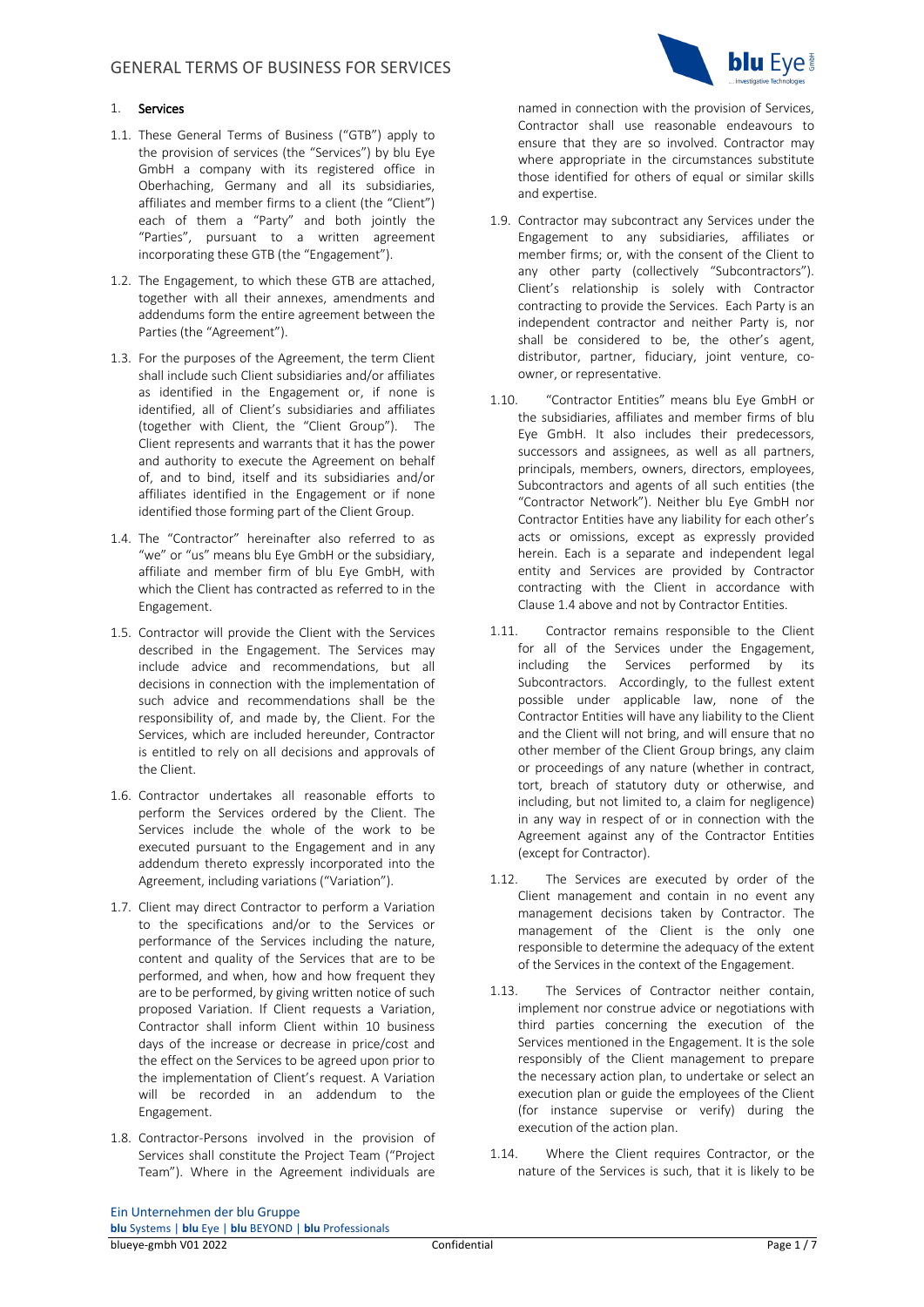

more efficient for Contractor to perform work at the Client's premises or using the Client's computer systems or telephone networks, the Client shall ensure without cost to Contractor that all necessary arrangements are made for access, security, virus checks, facilities, licenses, consents etc.

- 1.15. The Client management shall be solely responsible for, among other things:
	- a) making all management decisions and performing all management functions;
	- b) designating one or more individuals who possess suitable skill, knowledge, and/or experience, preferably within senior management to oversee the Services;
	- c) evaluating the adequacy and results of the Services;
	- d) accepting responsibility for the results of the Services; and
	- e) establishing and maintaining internal controls, including, without limitation, monitoring ongoing activities.

## 2. Limitations of our obligations

- 2.1. We are under no obligation to ensure that the Services have been performed in compliance with the laws of a foreign jurisdiction.
- 2.2. We are under no obligation to inform the Client of any change in legislation or regulations or to inform the Client of the potential consequences of such changes for the Client.
- 2.3. We shall not be deemed to have knowledge of information from other engagements for the purposes of the provision of the Services, except to the extent specified in the Engagement.
- 2.4. "Work Products" means the tangible items specified as deliverables or work product in the Agreement. Unless otherwise provided by law or by professional regulations, we will not bear any responsibility in respect of the effect on our Work Products, advice, reports, or opinions of any events occurring after the date of our Work Products, advice, reports, or opinions, and we will have no liability whatsoever to update such Work Products, advice, reports, or opinions.

## 3. Binding character

- 3.1. We will only be bound by our final reports, opinions and conclusions submitted to the Client in printed form signed by a duly authorised person.
- 3.2. Draft documents, whether communicated electronically or in printed form, and oral advice will not constitute our final reports, opinions, or conclusions. We will have no liability for the content or use of any such draft documents or oral advice, except where their content is confirmed subsequently in a final, signed report or agreement.

# 4. Property rights

- 4.1. Contractor has created or otherwise has rights in, and may, in connection with the performance of the Services hereunder, employ, provide, modify, create, acquire or otherwise obtain rights in, various concepts, ideas, methods, methodologies, procedures, processes, know-how, and techniques including, without limitation, function, process, system and data models; templates; the generalised features of the structure, sequence and organisation of software, user interfaces and screen designs; general purpose consulting and software tools, utilities and routines; and logic, coherence and methods of operation of systems (collectively "Contractor Technology").
- 4.2. Ownership of Work Products

Except as provided below, upon full and final payment to Contractor hereunder the Work Products shall become the property of the Client. To the extent that any Contractor Technology is contained in any of the Work Products, Contractor hereby grants the Client, upon full and final payment to Contractor hereunder, a royalty-free, fully paidup, worldwide, non-exclusive license to use such Contractor Technology in connection with the Work Products.

4.3. Ownership of Contractor property

To the extent that Contractor utilises any of its property and/or the property of a third party (including, without limitation, the Contractor Technology or any hardware or software of Contractor and/or a third party) in connection with the performance of Services, such property shall remain the property of Contractor and/or such third party respectively and, except for the license expressly granted in the preceding paragraph, the Client shall acquire no right or interest in such property.

- 4.4. Notwithstanding anything in the Agreement to the contrary, the Parties acknowledge and agree that:
	- a.) Contractor shall own all right, title, and interest, including, without limitation, all rights under all copyright, patent and other intellectual property laws, in and to the Contractor Technology and;
	- b.) Contractor may employ, modify, disclose, and otherwise exploit the Contractor Technology (including, without limitation, providing services or creating programming or materials for other clients).
	- c.) Contractor does not agree to any terms that may be construed as precluding or limiting in any way its right to:
		- (i) provide consulting or other services of any kind or nature whatsoever to any person or entity as Contractor in its sole discretion deems appropriate or;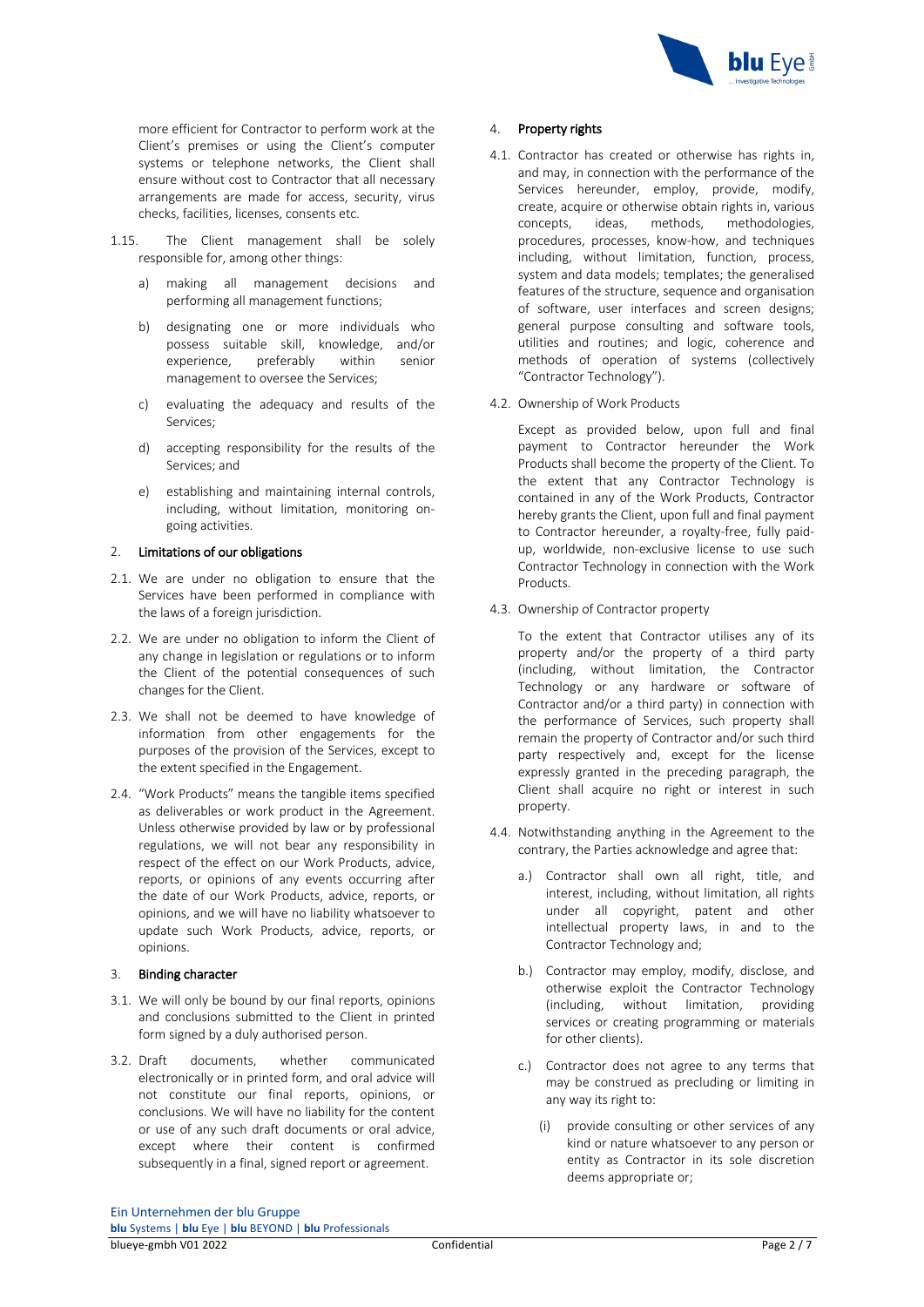

- (ii) develop for itself, or for others, materials that are competitive with those produced as a result of the Services provided hereunder, irrespective of their similarity to the Work Products.
- 4.5. Notwithstanding anything to the contrary in this section or the section with respect to confidentiality, the Client acknowledges that Contractor, in connection with performing the Services, may develop or acquire general experience, skills, knowledge, and ideas that are retained in the memory of its personnel, representatives and partners. The Client acknowledges and agrees that Contractor may use and disclose such experiences, skills, knowledge and ideas.

## 5. Retention of working papers

5.1. Upon completion of the Services or termination of the Engagement, Contractor will undertake reasonable efforts to return to Client or, at Client's option, will undertake reasonable efforts to destroy any documents supplied by Client as well as all copies thereof and documents containing extracts thereof provided, however, that Contractor may retain one copy for the sole purpose of verifying compliance with Contractor's obligations under the Engagement.

#### 6. Client's information obligations

- 6.1. To the extent that our Services are dependent on information and explanations to be provided by the Client or on the Client's behalf, the Client will ensure that such information and explanations are provided on a timely basis and that all such information and explanations are complete, accurate and not misleading. Where information or explanations are based on assumptions, the Client will provide us with relevant details. The Client is responsible for informing us immediately if there are any changes to the information or explanations provided, if the information or explanations provided should no longer be relied upon or if the assumptions previously presented to us are no longer appropriate.
- 6.2. When the Client uses or provides us with third-party information, support or materials, the Client will ensure that it has appropriate agreements in place with those third parties to enable us to perform the Services. The Client will be responsible for the management of such third parties, the quality of their input and work and for the payment of their fees. Unless required by law or applicable professional standards or the Engagement, we will not seek to verify the accuracy of the information, support or materials provided by such third parties.
- 6.3. In the event that the Client fails to provide us with relevant information and explanations, we may not be able to perform or complete our performance of the Services or may have to include appropriate qualifications in any report we are required to issue

under the Engagement. Ultimately and except as otherwise provided by law or professional regulations, we have the right to discontinue providing the Services without notice, or to terminate or suspend the Engagement with immediate effect in accordance with Clause 10. In this case, our rights are determined in accordance with Clause 11.1. (d).

## 7. Fees and billing

- 7.1. Contractor's invoices and fees are due and payable by the Client in accordance with the terms set forth in the Engagement. For invoices upon which payment is not received by the invoice due date, interest shall accrue automatically and without serving notice at a rate of 12 % per annum but not to exceed the maximum amount as allowed by law. Without limiting its other rights or remedies, Contractor shall have the right to suspend or terminate the Services entirely or in part if payment is not received within fifteen (15) calendar days of the invoice due date. The Client shall be responsible for all taxes, such as sales and use taxes or VAT, imposed on or in connection with the Services, other than Contractor's income and property taxes.
- 7.2. Performance of the Services or payment of invoices, in whole or in part, implies acceptance of the content of the Agreement.
- 7.3. Claims by the Client due to invoice defects are limited to sixty (60) days after the invoice date.

#### 8. Confidentiality

- 8.1. To the extent that, in connection with the Engagement, each Party comes into possession of any proprietary or confidential information of the other Party ("Confidential Information"), each Party agrees to use the Confidential Information of the other Party solely for the purposes of the Engagement and will not disclose such Confidential Information to any third party without the other Party's written consent, save where prohibited by law. The terms of the Agreement shall also be considered Confidential Information, subject to the Clause relating to the use of the Client name. Each Party shall maintain the Confidential Information of the other Party in confidence using at least the same degree of care as it employs in maintaining in confidence its own Confidential Information, but in no event less than a reasonable degree of care.
- 8.2. Confidential Information shall not include information which:
	- a.) shall have become publicly available other than as a result of disclosure by the receiving Party in breach hereof;
	- b.) was disclosed to the receiving Party on a nonconfidential basis from a source other than the disclosing Party, which the receiving Party believes it is not prohibited from disclosing as a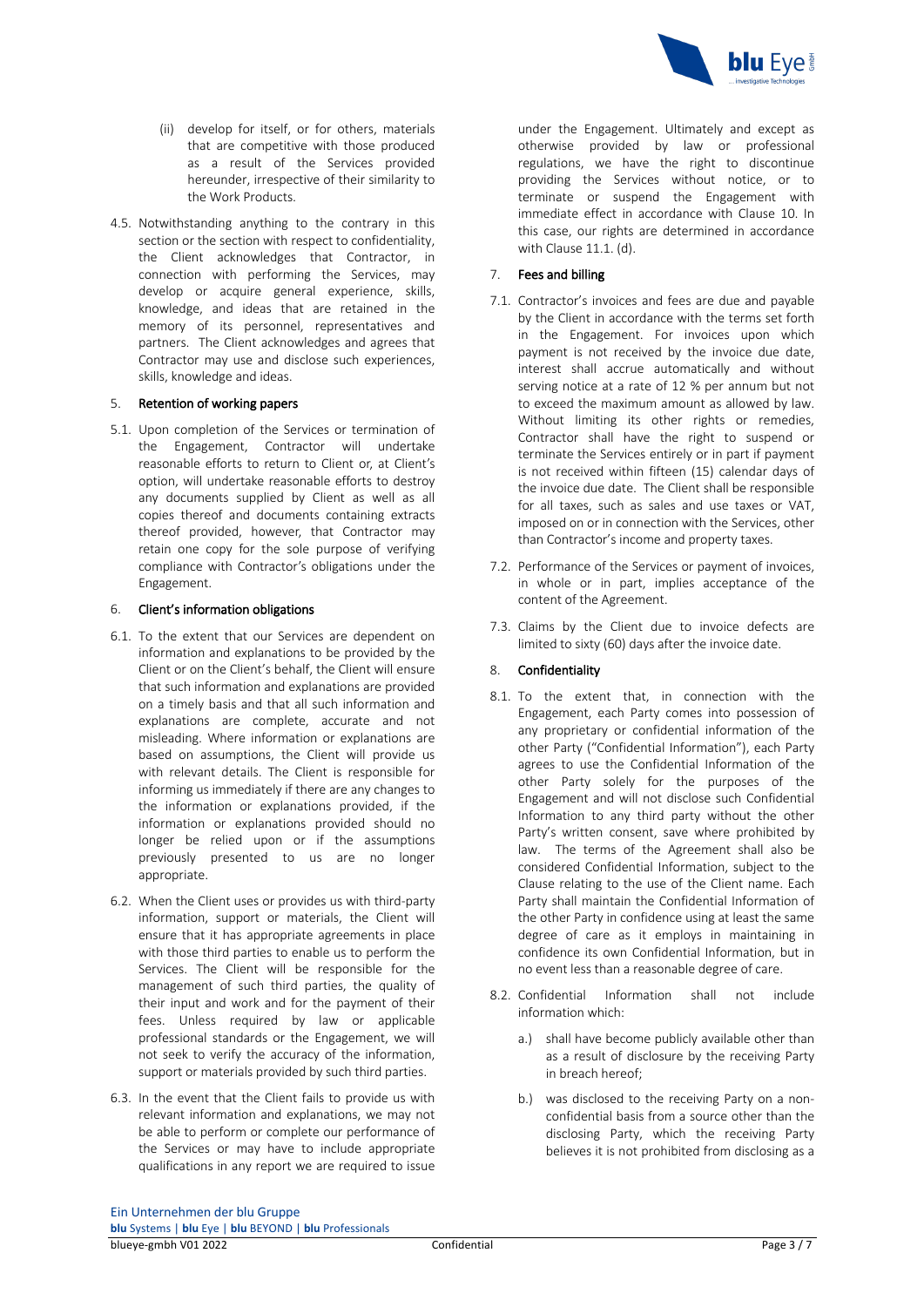

result of an obligation in favour of the disclosing Party;

- c.) is developed by the receiving Party independently of, or was known by the receiving Party prior to, any disclosure of such information made by the disclosing Party;
- d.) is required to be disclosed by order of a court of competent jurisdiction, administrative agency or governmental body, or by any law, rule or regulation, or by subpoena, summons or any other administrative or legal process, or by applicable regulatory or professional standards; or
- e.) is disclosed with the written consent of the disclosing Party.
- 8.3 The Client hereby consents to Contractor disclosing such Confidential Information to any Contractor Entity (including its partners, principals, and employees) and to any Subcontractors, or to its legal advisors, auditors, and insurers or as may be required for the due performance of the Engagement.
- 8.4 The Client shall not disclose to any third party the advice, opinions, reports or other Work Products of Contractor provided hereunder without the express written consent of Contractor, except where applicable laws, regulations, rules and professional obligations prohibit limitations on disclosure.
- 8.5 The Client shall use the advice, opinions, reports or other Work Products of Contractor solely for the purposes specified in the Engagement and, in particular, shall not, without the prior written consent of Contractor, use any advice, opinion, report or other Work Products of Contractor in connection with business decisions of any third party or for advertisement purposes. All Services are only intended for the benefit of the Client. The mere receipt of any advice, opinions, reports or other Work Products by any other persons is not intended to create any duty of care, professional relationship or any present or future liability between those persons and Contractor. Consequently, if copies of any advice, opinions, reports or other Work Products (or any information derived therefrom) are provided to others under the above exclusions, it is on the basis that Contractor owes no duty of care or liability to them, or any other persons who subsequently receive the same, except for prior written approval to the contrary by the Parties.
- 8.6 The obligations under this Clause 8 will survive termination or expiry of the Agreement for an unlimited period.

## Data protection

9.3 The definitions in accordance with the current version of the applicable laws on data protection apply to the terms in this section. To the extent necessary for the provision of the Service according to the Engagement, blu Eye can process data provided by the Client. In this regard, blu Eye refers to the data protection declaration on its website.

## 10 Duration and termination

- 10.1 Unless terminated sooner in accordance with its terms, the Agreement shall terminate as further specified in the Engagement.
- 10.2 Contractor may terminate the Agreement with immediate effect upon written notice to the Client if Contractor determines that:
	- a.) a governmental, regulatory, or professional body, or an organization having the force of law has introduced a new law, rule, regulation, interpretation, or decision, the result of which would render Contractor's performance of any part of the Agreement illegal or otherwise unlawful or in conflict with the professional rules; or
	- b.) circumstances change (including, without limitation, changes in ownership of the Client or any of its affiliates) such that Contractor's performance of any part of the Agreement would be illegal or otherwise unlawful or in conflict with the professional rules.
- 10.3 Any terms of the Agreement that by their nature extend beyond its termination remain in effect until fulfilled and apply to respective successors and assignees.
- 10.4 Upon termination of the Agreement, the Client will compensate Contractor under the terms of the Agreement and Clause 11 for the Services performed and expenses incurred until the effective date of termination.

## 11 Compensation in case of termination

- 11.1 Except as otherwise provided by law or professional regulations, if the Agreement is terminated before we are able to complete our performance of the Services, the following shall apply:
	- a.) If the termination is at the Client's initiative without grounds for which we are responsible, we shall remain entitled to the full amount of the agreed fees, without prejudice to our right to seek compensation from the Client for any losses sustained. Such compensation may only be claimed if the termination is of an untimely or abusive nature.
	- b.) If the termination is at the Client's initiative on grounds for which we are responsible, we shall remain entitled to receive that portion of fees corresponding to the portion of the Services rendered up to the date of termination, without prejudice to the right of the Client to seek compensation from us in accordance with the stipulations and within the specified limits of Clause 12 below.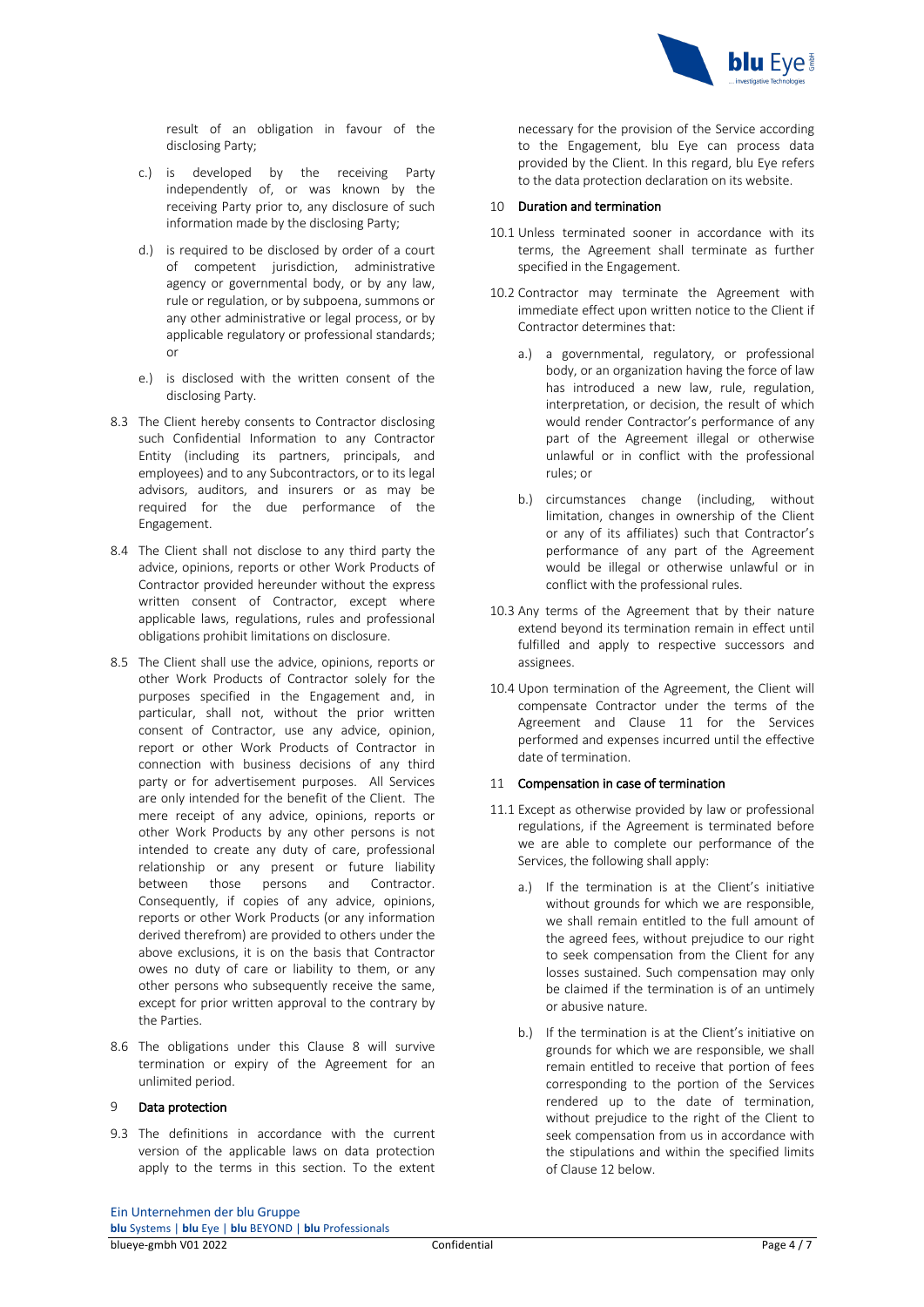

- c.) If the termination is at our initiative without grounds for which the Client is responsible, we shall remain entitled to receive that portion of fees corresponding to the portion of the Services rendered up to the date of termination, and without prejudice to the right of the Client to seek compensation from us in accordance with the stipulations and within the specified limits of Clause 12 below. Such compensation may only be claimed if the termination is of an untimely or abusive nature.
- d.) If the termination is at our initiative on grounds for which the Client is responsible, we shall remain entitled to the full amount of the agreed fees, without prejudice to our right to seek compensation from the Client for any losses sustained.

# 12 Limitation of liability

- 12.1 The Agreement is a services engagement. Contractor warrants that it shall perform the Services in good faith. Contractor disclaims all other warranties, either express or implied, including, without limitation, warranties of merchantability and fitness for a particular purpose.
- 12.2 The entire liability of Contractor under or in connection with the Agreement whether in contract, statute, tort (including, without limitation, negligence) or otherwise, any other Contractor Entity and their respective personnel, representatives and partners, if and only to the extent it is determined such other Contractor Entity and its respective personnel, representatives and partners, have a liability to the Client Group, shall at all times be limited in aggregate to an amount equal to one time the total amount of the fees payable by Client to Contractor in relation to the concerned Services or part thereof which gave rise to the liability, except to the extent finally judicially determined to have resulted primarily from the bad faith or intentional misconduct of Contractor, or any other Contractor Entity or their respective personnel, representatives and partners. In all circumstances, the aggregate liability of Contractor, any other Contractor Entity and their respective staff, representatives and partners for any claim whatsoever shall never exceed an amount which is proportional to the relative fault that their conduct bears to all other conduct giving rise to such claim.
- 12.3 If the liability exclusion for the Contractor Entities and Subcontractors provided for in this Clause is for any reason not effective, then the limitations on liability provided for in this Clause shall apply to the Contractor Entities and Subcontractors as if they were a party to the Agreement.
- 12.4 In no event Contractor, its affiliates, agents, or subcontractors, or any of their partners or other personnel or representatives, shall be liable to the Client, whether in contract, statute, tort (including, without limitation, negligence) or otherwise for:
- a.) loss or damage incurred by the other as a result of third party claims; or
- b.) incidental, special / consequential, punitive / exemplary or indirect loss, damage or expense suffered by the other such as, but not limited to loss of profit, goodwill, data, business opportunity or anticipated saving (whether or not deemed to constitute a direct claim or not).
- 12.5 Where it appears that two or more cases of damage result from the same fault committed by Contractor, they will be deemed to constitute one single liability event.
- 12.6 Nothing in the Agreement shall operate to exclude or restrict either Party's liability for:
	- a.) death or personal injury resulting from negligence;
	- b.) intentional misconduct; or
	- c.) fraud.

## 13 Liability process

- 13.1 Unless otherwise provided by law, any claim arising out of or in connection with the Agreement can only validly be brought against us within two years of the act or omission that is invoked against us.
- 13.2 The Client undertakes to indemnify and hold us harmless from any action for negligence initiated or any claim introduced by a third party, for damages, interest and costs (including lawyer and other legal fees) in connection with the Agreement, except where a final judgment determines that the damages, interest and costs are the direct and immediate result of our intentional misconduct or fraud.
- 13.3 We solely will be responsible for the performance of the Services. The Client therefore agrees that it will not bring any claim in respect of or in connection with the Agreement, whether in contract, tort, or otherwise, against any of our partners, directors, employees, agents or entities of the Contractor Network. The foregoing exclusion does not apply to any liability that cannot be excluded under the laws applicable to the Agreement.

#### 14 Communication and data transmission

14.1 Contractor is entitled to outsource its IT or parts thereof to third party IT service providers for the purposes of delivery of the Services. Contractor may use computer software and servers operated under the authority of Contractor's IT infrastructure and/or third-party IT service providers. Because of Contractor's use of Contractor's IT infrastructure and/or third-party IT service providers, and as limited under Clause 8 and 9, data, may be transferred outside of the jurisdiction where the Services are being provided.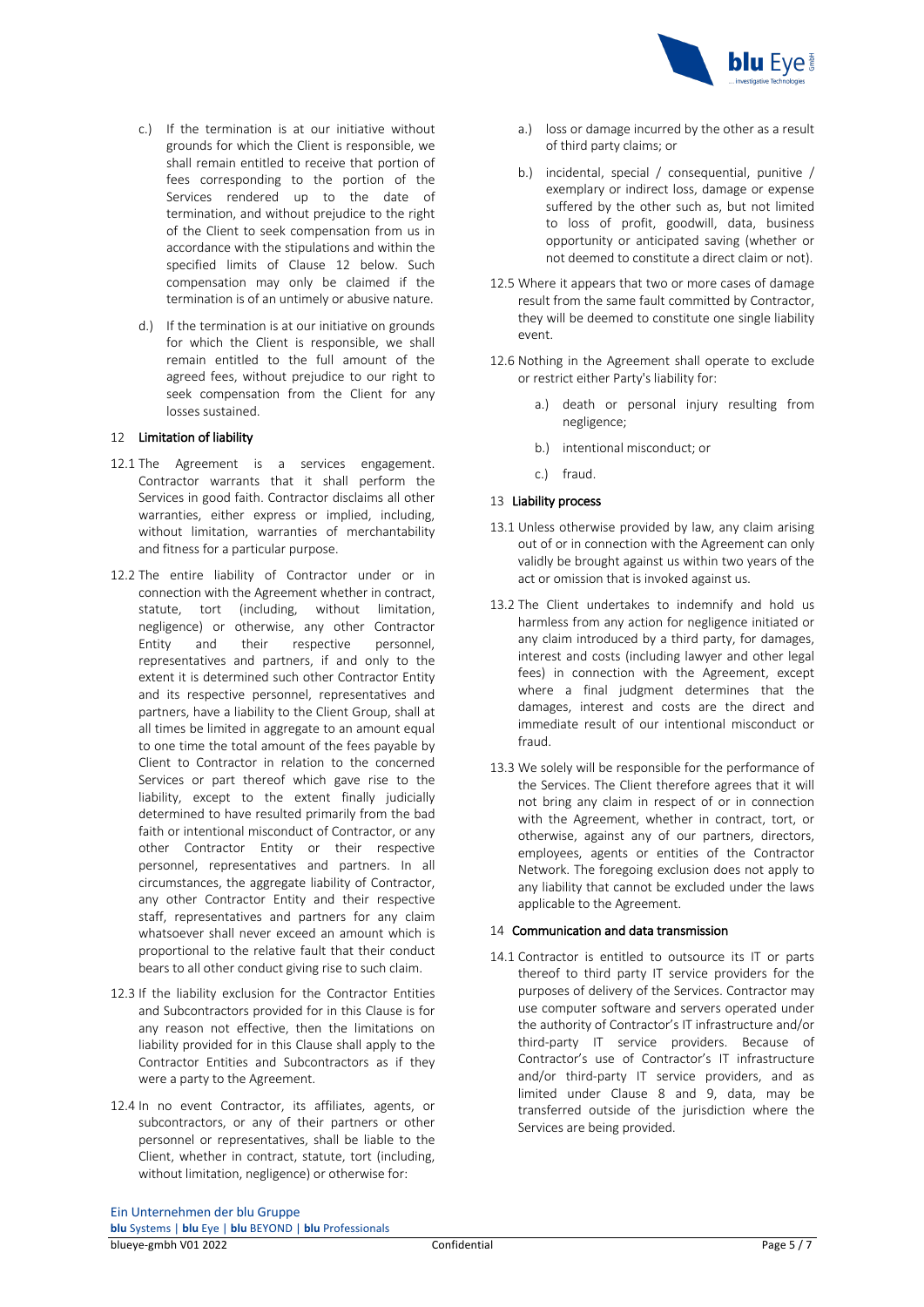

- 14.2 During the performance of the Services, the Parties may communicate electronically. It is not possible, however, to guarantee that transmitting data electronically is totally secure, virus-free or without error and, hence, such transmissions may be intercepted, tampered with, lost, destroyed, delayed or rendered unusable. The Parties hereby recognise that no systems or procedures can wholly mitigate such risks.
- 14.3 The Parties hereby confirm that they accept these risks, duly authorise the use of electronic communications and agree to use all available, appropriate means to detect the more widely known viruses prior to sending information by electronic means. Each Party shall be responsible for the protection of its own systems and interests in respect of electronic communications, and neither Party shall be held liable in any manner or form, whether on a contractual, criminal (including negligence) or any other basis, for any loss, error or omission resulting from or relating to the use of electronic communications between the Parties.

#### 15 Independent contractor

15.1 In providing the Services, we are acting only as an independent contractor. Unless otherwise explicitly provided by in the Engagement, we do not undertake to perform any of the Client's obligations, whether regulatory or contractual, or to assume any responsibility for its business or operations.

#### 16 Force Majeure

- 16.1 Contractor shall not be held liable for any delays resulting from circumstances or causes beyond its reasonable control, including, without limitation, acts or omissions or the failure to cooperate pursuant to the Agreement by the Client (including, without limitation, entities or individuals under its control, or any of their respective officers, directors, employees, other personnel and agents), acts or omissions or the failure to cooperate by any third party, fire or other casualty, act of God, epidemic (including for the avoidance of doubt, pandemic influenza attack), strike or labour dispute, war or other violence, or any law, order or requirement of any governmental agency or authority.
- 16.2 Without prejudice to the provisions of Clause 16.1. above, if any circumstances continue as such that a Party is unable to fulfil its obligations for a continuous period of thirty (30) days, a Party will have the right to terminate the Agreement by giving (fifteen) 15 days' notice in writing any time after that thirty (30) day period.

#### 17 Waiver

17.1 No waiver of any term or condition of the Agreement will be effective unless made in writing and signed by the waiving Party.

17.2 The failure of either Party to insist upon strict performance of any of the provisions contained in the Agreement shall not constitute a waiver of its rights as set forth in the Agreement, at law or in equity, or a waiver of any other provisions or subsequent default by the other Party of any of the terms or conditions in the Agreement.

# 18 Amendment

18.1 Any amendment of the Agreement will not be effective unless agreed in writing and signed by each Party. Until a change is agreed in writing, each Party will continue to act in accordance with the latest agreed version of the Agreement.

#### 19 Validity of contract provisions

- 19.1 All terms used in the Engagement shall have the same meaning as in these GTB and vice versa. In the event of any inconsistency between the Engagement and these General Terms of Business, the GTB shall prevail, except were amended in the Engagement by specific reference to the relevant Clause of the terms. Moreover, the conditions included in these GTB and in the Engagement apply to the exclusion of any general or specific terms and conditions of the Client.
- 19.2 Headings in the Agreement are included for convenience only, and will not affect the construction or interpretation of any provision in the Agreement.
- 19.3 All references in the Agreement to "days" will, unless otherwise specified, mean calendar days.
- 19.4 No provision of the Agreement may have as its object, purpose or consequence the infringement of any provision of mandatory law.
- 19.5 If any provision of the Agreement is held to be invalid or unenforceable, in whole or in part, such provision (or relevant part, as the case may be) shall be deemed not to form part of the Agreement. In any event, the validity and the enforceability of the remainder of the Agreement will not be affected.
- 19.6 The Parties will moreover immediately enter into negotiations in good faith to replace, in that case as from the start of the Agreement, the provision so held invalid or unenforceable, by another valid and enforceable provision, with the closest possible legal consequences as those of the provision held to be invalid or unenforceable.

#### 20 Transfer and assignment

20.1 Without prejudice to the effects that the law attaches to the transfer of all assets and liabilities, or a branch of activities, to mergers, demergers and similar operations, no Party may assign, transfer, charge or otherwise seek to deal in any of its rights or obligations under the Agreement without the prior written consent of the other Party to the Agreement.